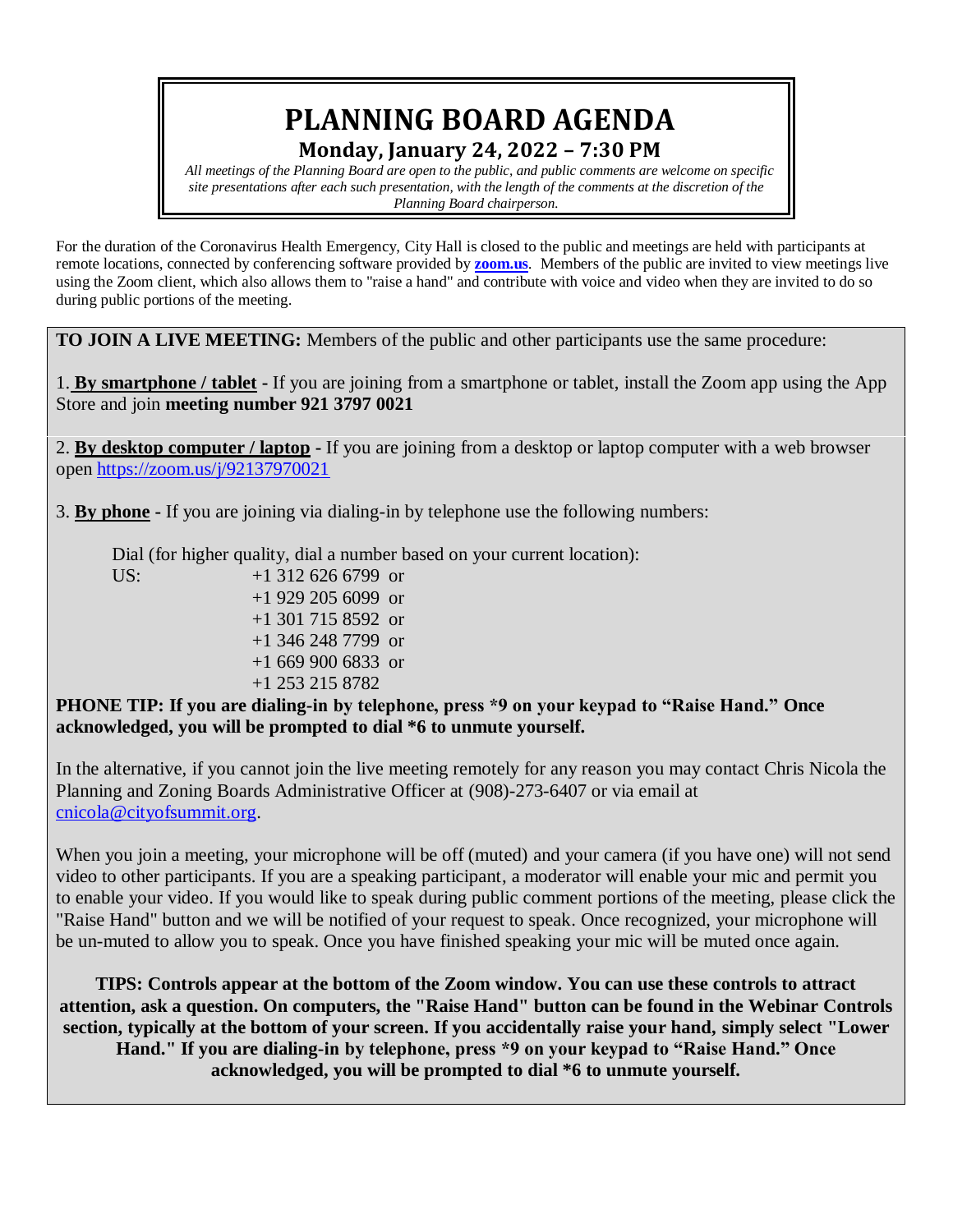The link to the City's YouTube channel can be found below for members of the public who wish to view the live stream of the meeting. Recordings of zoom meetings will be available the next day on the City's YouTube channel.

<https://www.youtube.com/channel/UCQM0aiqWmAIMUTU35kswMdQ>

## **1. CALL TO ORDER**

## **2. ADEQUATE NOTICE STATEMENT**

## **3. PLEDGE OF ALLEGIANCE**

#### **4. OATH OF OFFICE**

- a. Danny O'Sullivan
- b. Paul Stern

## **5. ROLL CALL:**

| Mr. Anderson                                      | Mr. Zucker               |
|---------------------------------------------------|--------------------------|
| Ms. Balson Alvarez                                | Mr. Fiore                |
| Mr. Brinkerhoff                                   | Mr. Formichelli (Alt. 1) |
| Mr. DiLauri                                       | Mr. Stern (Alt. 2)       |
| Councilmember O'Sullivan Mr. Warner, Bd. Attorney |                          |
| Ms. McNeil                                        | Mr. Nicola Bd. Secretary |
| Mr. Parella                                       |                          |

#### **6. REORGANIZATION**

| a. CHAIR -    | Nomination: | Second: |
|---------------|-------------|---------|
| b. VICE CHAIR | Nomination: | Second: |
| c. SECRETARY  | Nomination: | Second: |

## **7. PROFESSIONAL APPOINTMENT RESOLUTIONS**

- a. Board Attorney Ventura, Miesowitz, Keough & Warner, P.C.
- b. Board Planner Burgis Associates
- c. Board Engineer Colliers Engineering & Design

## **8. COMMITTEE APPOINTMENTS –** Selection of a Planning Board member to serve on committees

- a. Environmental Commission
- b. Affordable Housing
- c. Park Line Steering Committee
- d. Shade Tree Advisory Committee
- e. Historic Preservation Commission

## **9. RESOLUTION ADOPTING OFFICAL NEWSPAPER**

## **10. MINUTES**

a. November 22, 2021

## **11. PUBLIC HEARING**

a. Jonathan & Valerie Flax **[\(Application Documents\)](https://www.cityofsummit.org/311/Planning-Board)** 36 Locust Drive & 57 Prospect Street